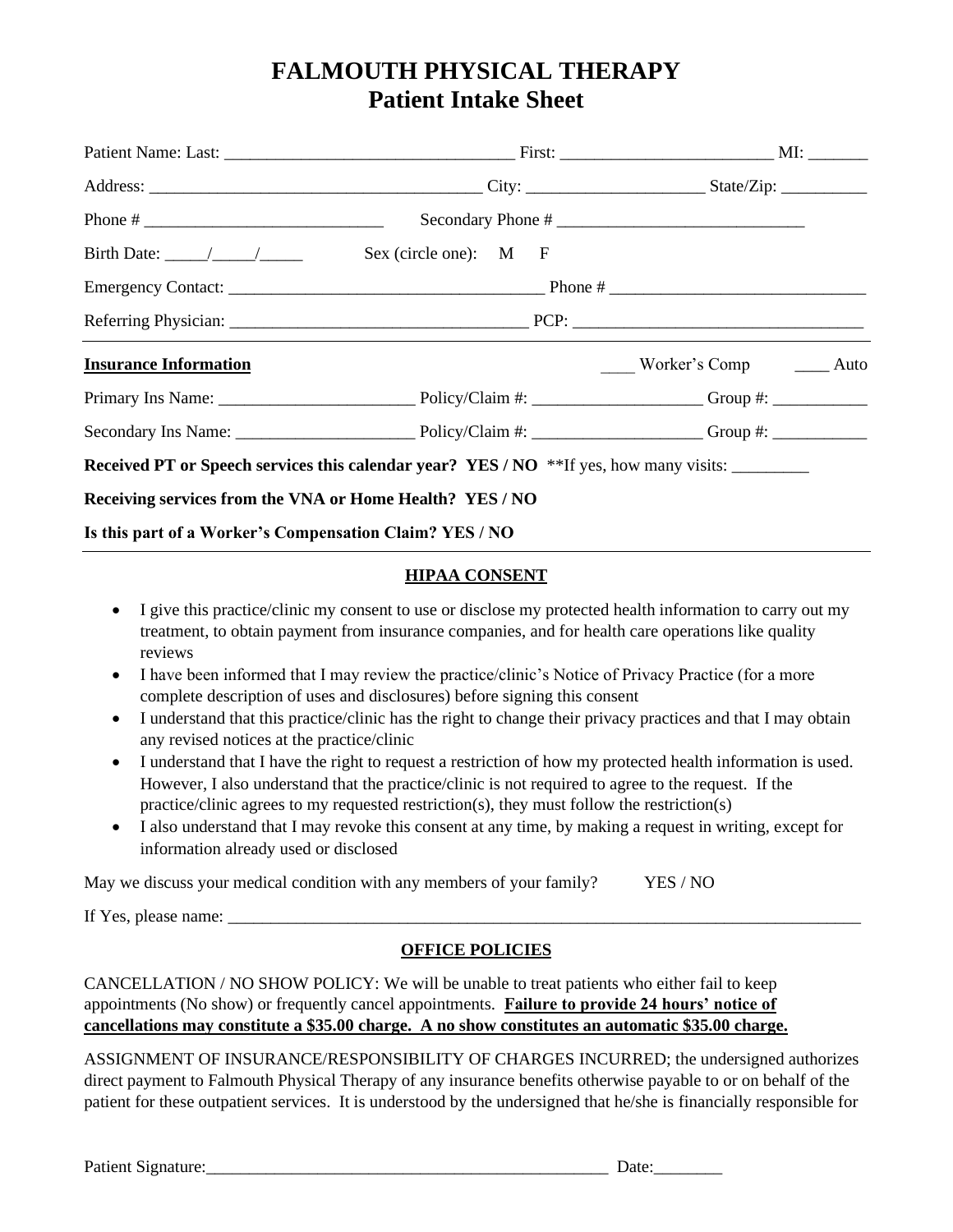charges not covered or partially covered by insurance. Any claims not paid by insurance within 90 days of the date of service become the patient's responsibility. Falmouth Physical Therapy will not wait for court settlements to be reached to have bills paid unless special arrangements are made with this office prior to initiation of treatment. In cases where insurance does not cover physical therapy, payment plans can be arranged.

#### PATIENTS ARE RESPONSIBLE FOR:

- Scheduling all physical therapy appointments well in advance
- Obtaining the required referrals from Primary Care Physicians
- Co-payments, which are due at the time of service

MEDICARE B PATIENTS: Medicare B covers physical therapy at 80%. If you wish us to bill your supplemental insurance, all insurance information must be provided at the time of your initial visit.

PERSONAL VALUABLES: Falmouth Physical Therapy does not maintain a safe for money or valuables. Falmouth Physical Therapy shall not be liable for loss of appliances, garments, or other articles of unusual value, or damage to any other physical property.

## **By signing, I acknowledge that I have provided accurate insurance information, have reviewed a copy of the HIPAA consent disclosure, and agree to Falmouth Physical Therapy's policies.**

|                                                                                                                                                                                                                                       |                                                                                                                                                                                                                                     | Date: $\_\_$                                                                                                                                                                                |  |  |
|---------------------------------------------------------------------------------------------------------------------------------------------------------------------------------------------------------------------------------------|-------------------------------------------------------------------------------------------------------------------------------------------------------------------------------------------------------------------------------------|---------------------------------------------------------------------------------------------------------------------------------------------------------------------------------------------|--|--|
| <b>CLIENT HISTORY</b>                                                                                                                                                                                                                 |                                                                                                                                                                                                                                     |                                                                                                                                                                                             |  |  |
| Please rate your health: __Excellent __Good ___Fair ___Poor<br>Exercise:<br>Any Major Life Changes in the Past Year? (eg. new baby, job change, death in family) ___Yes ___No                                                         | None Moderate Daily Heavy                                                                                                                                                                                                           |                                                                                                                                                                                             |  |  |
| Please check if you have ever had:<br>Arthritis<br>Asthma<br><b>Blood Disorders</b><br>Cancer<br><b>Circulation/Vascular Problems</b><br>__Depression<br>__Developmental/Growth Issues<br>_Diabetes/High Blood Sugar<br>__Head Injury | <b>Heart Problems</b><br>-High Blood Pressure<br>__High Cholesterol<br>Infectious Disease (TB, Hepatitis)<br>__Kidney Problems<br>__Low Blood Sugar/Hypoglycemia<br>__Lung Problems<br>__Migraine Headaches<br>__Multiple Sclerosis | ___Muscular Dystrophy<br>__Osteoporosis<br>Parkinson's<br>__Repeated Infections<br>___Seizures/Epilepsy<br><b>Skin Disease</b><br>Stroke<br>__Thyroid Problems<br>__Ulcers/Stomach Problems |  |  |
| Broken Bones/Fractures (include dates)                                                                                                                                                                                                |                                                                                                                                                                                                                                     | Surgeries (include dates)                                                                                                                                                                   |  |  |
|                                                                                                                                                                                                                                       |                                                                                                                                                                                                                                     |                                                                                                                                                                                             |  |  |